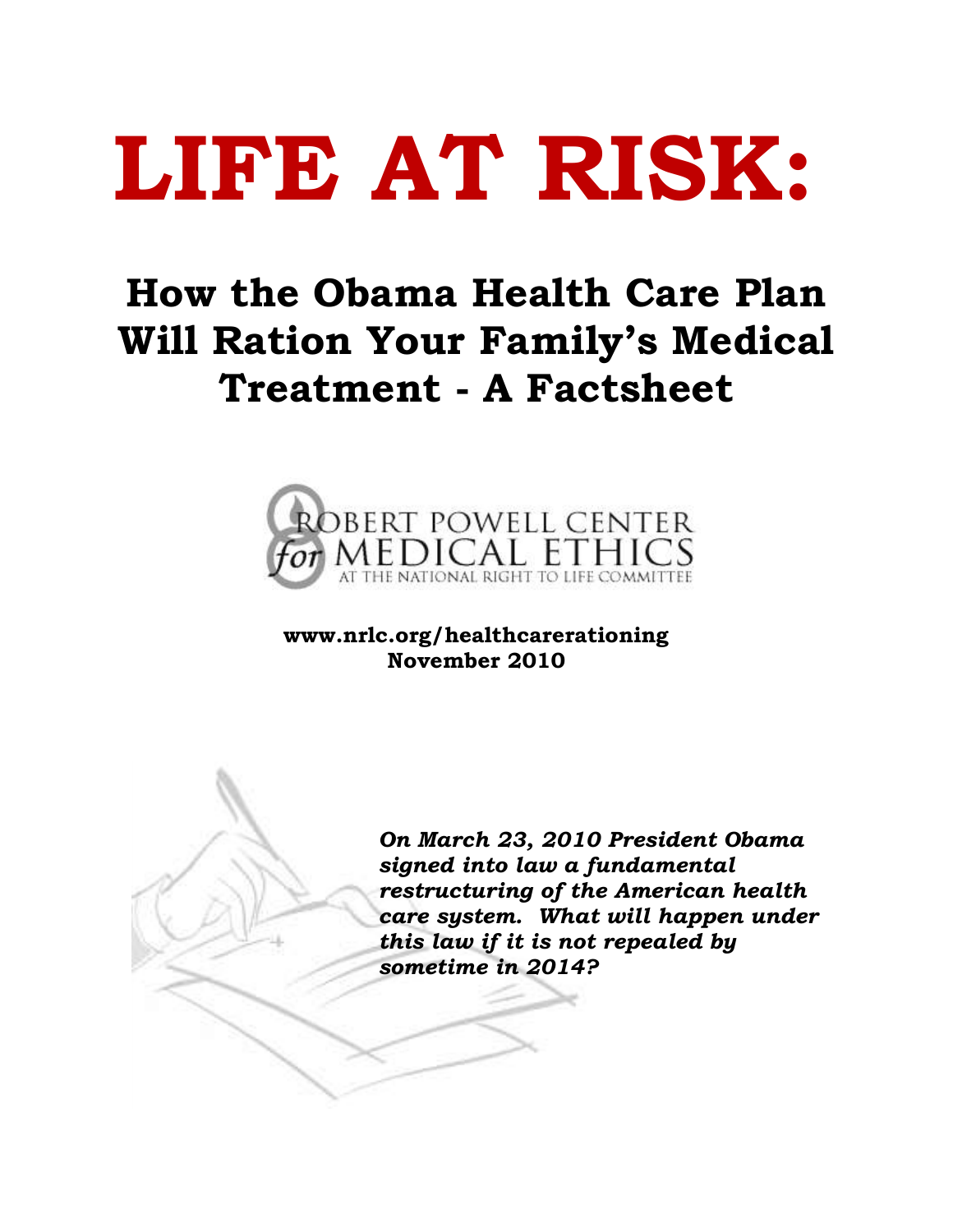# **FOUR ROUTES TO RATIONING**

| 1. How the Law Will Limit What Health Care<br>Providers Can Do to Save the Lives of Your<br><b>Family Members</b> | p.3  |
|-------------------------------------------------------------------------------------------------------------------|------|
| 2. Medicare: How the Law Limits Senior Citizens'<br>Right to Use Your Own Money to Save Your<br>Own Life          | p.4  |
| 3. How Insurance Exchanges Will Limit Your Right<br>to Use Your Own Money to Save Your Family<br>Members' Lives   | p. 7 |
| 4. "Shared Decisionmaking": How the Law Tries to<br>Persuade Patients They're Better Off Without<br>Treatment     | p. 8 |

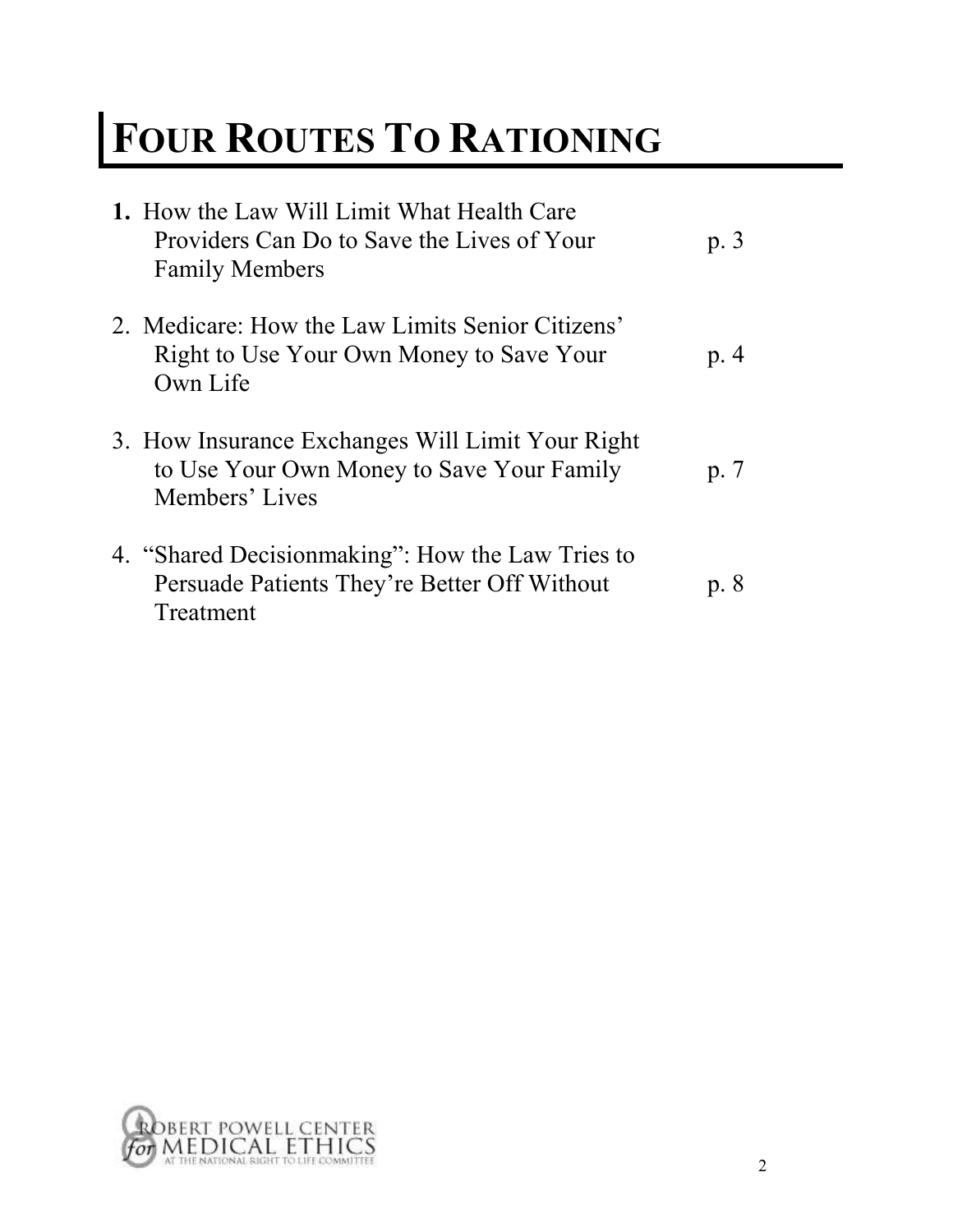# **1. HOW THE OBAMA HEALTH CARE LAW WILL LIMIT WHAT HEALTH CARE PROVIDERS CAN DO TO SAVE THE LIVES OF YOUR FAMILY MEMBERS**

#### **A Powerful Rationing Commission:**

An 18-member "Independent Payment Advisory Board" is given the duty, on January 15, 2015 and every two years thereafter, with regard to *private* (not just governmentally funded) health care, to make "recommendations to slow the growth in national health expenditures" *below* the rate of medical inflation.<sup>1</sup>

#### **How the Federal Government Will Force Doctors to Limit Care:**

The Commission's recommendations are to be ones "that the Secretary [of Health and Human Services] or other Federal agencies can implement administratively."<sup>2</sup> In turn, the Secretary of Health and Human Services is empowered to impose "quality and efficiency" measures on hospitals, requiring them to report on their compliance with them.<sup>3</sup> Doctors will have to comply with quality measures in order to be able to contract with any qualified health insurance plan.<sup>4</sup>

#### **What This Will Mean for Your Family's Health Care:**

Basically, doctors, hospitals, and other health care providers will be told by Washington just what diagnostic tests and medical care are considered to meet "quality and efficiency" standards – not only for federally funded programs like Medicare, but also for health care paid for by private citizens and their nongovernmental health insurance.

 And these will be standards *specifically designed to limit what ordinary Americans may choose to spend on health care so that it is BELOW the rate of medical inflation.* Treatment that a doctor and patient deem needed or advisable to save that patient's life or preserve or improve the patient's health but which runs afoul of the imposed standards will be denied, *even if the patient is willing and able to pay for it.* 

 In effect, there will be one uniform national standard of care, established by Washington bureaucrats and set with a view to limiting what private citizens are allowed to spend on saving their own lives.

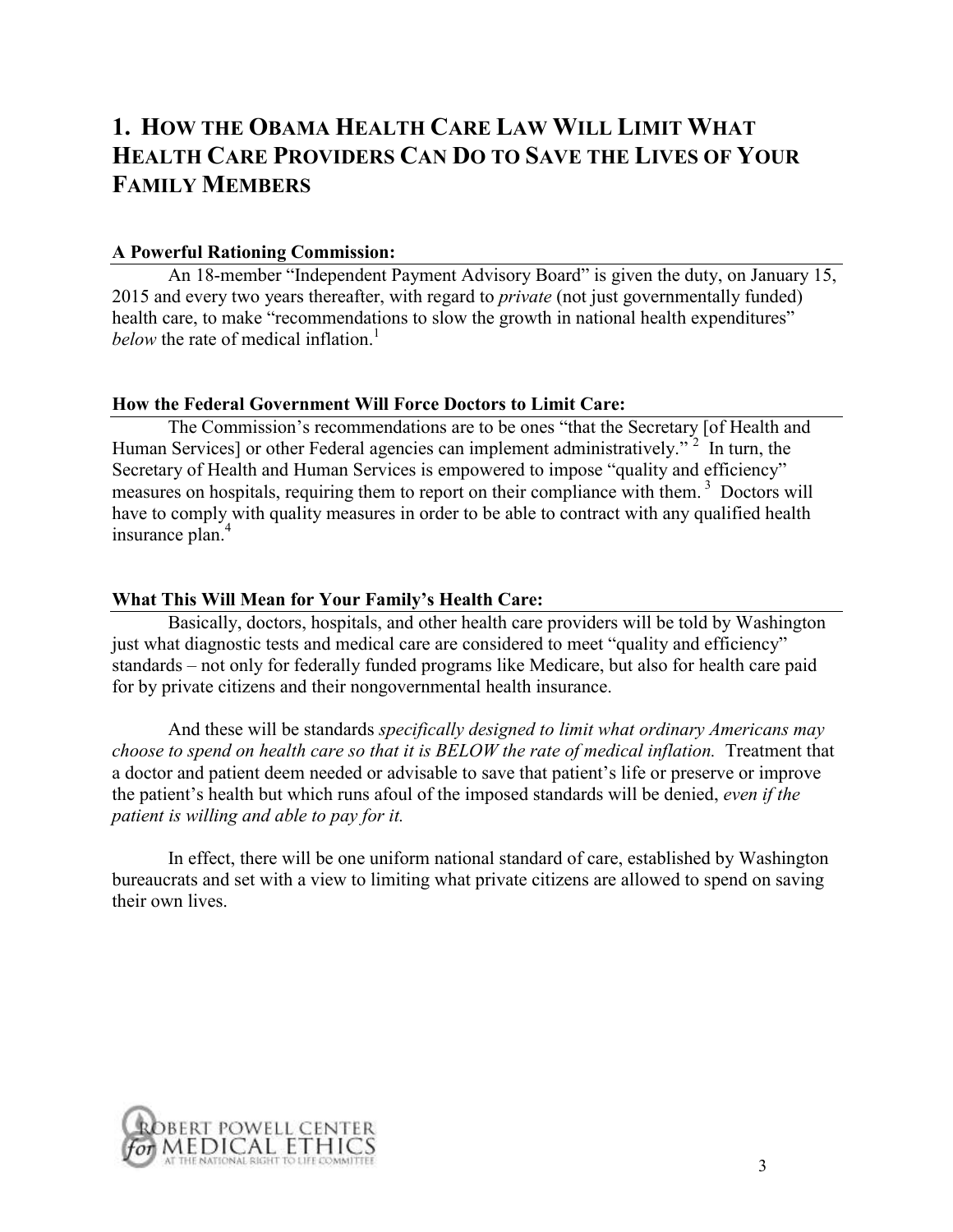# **2. MEDICARE: HOW THE OBAMA HEALTH CARE LAW LIMITS SENIOR CITIZENS' RIGHT TO USE YOUR OWN MONEY TO SAVE YOUR OWN LIFE**

#### **Denying Senior Citizens the Right to Make Up Medicare Cuts With Your Own Money**

According to an August 2010 Congressional Budget Office estimate, the Obama Health Care Law will cut \$555 billion from Medicare over the next ten years.<sup>5</sup> Most senior citizens know that the law will significantly cut government funding for their Medicare*. Less widely known is the law's provision allowing Washington bureaucrats to prevent older Americans from making up the Medicare shortfall with their own funds–taking away their right to spend their own money to save their own lives*.

#### **The Medicare Shortfall**

Even before the Obamacare cuts, Medicare—the government program that provides health insurance to older people in the United States—faced grave fiscal problems as the baby boom generation ages. Medicare is financed by payroll taxes, which means that those now working are paying for the health care of those now retired. As the baby boom generation moves from middle into old age, the proportion of the population that is retired will increase, while the proportion of the population that is working will decrease. The consequence will be that the amount of money available for each Medicare beneficiary, when adjusted for health care inflation, will shrink.

#### **The Alternatives: Increase Taxes, Ration, or Allow Seniors to Add Your Own Money**

In theory, taxes could be increased dramatically to make up the shortfall – a proposal unlikely to attract popular and political support. The second alternative—to put it bluntly but accurately—is rationing. Less money available per senior citizen would mean less treatment, including less of the treatments necessary to prevent death. For want of treatment, many people whose lives could have been saved by medical treatment would perish against their will. The third alternative is that, as the government contribution decreases, the shortfall could be made up by voluntary payments from older people themselves, so that their Medicare health insurance premium could be financed partly by the government and partly from their own income and savings.

#### **Private Fee-for-Service Medicare Insurance**

As a result of legislative changes in 1997 and 2003 undertaken at the instance of the National Right to Life Committee, this third alternative became law. Under the title of "private" fee-for-service plans," an option was created in Medicare under which senior citizens could choose health insurance whose value was not limited by what the government might pay toward it. These plans could set premiums and reimbursement rates for providers without upward limits imposed by government regulation.<sup>6</sup> Such plans would not be forced to ration treatment, as long

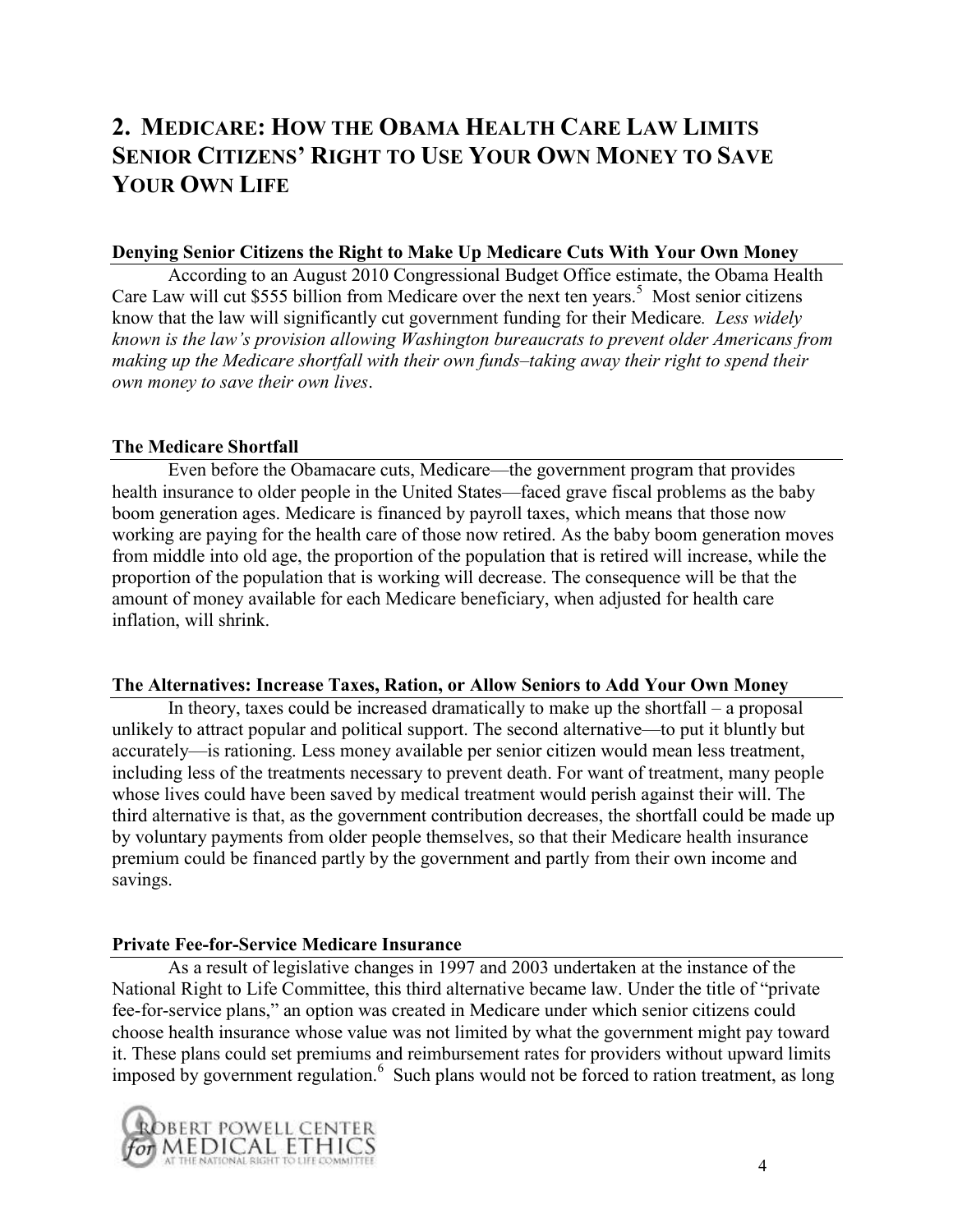as senior citizens were free to choose to pay more for them. For information on whether it would be possible to *afford* health care without rationing, see [www.nrlc.org/MedEthics/AmericaCanAfford.pdf.](http://www.nrlc.org/MedEthics/AmericaCanAfford.pdf)

#### **What About Seniors Who Can't Afford to Add Your Own Money?**

Medicare covers everyone of retirement age, regardless of income or assets. Yet, because of budget constraints, the Medicare reimbursement rates for health care providers tend to be below the cost of giving the care—a deficit that can only accelerate as cost pressures on Medicare increase with the retirement of the baby boomers. To cope with this, providers engage in "cost shifting" by using funds they receive in payment for treating privately insured working people to help make up for what the providers lose when treating retirees under Medicare.<sup>7</sup> Thus, comparatively low-income workers often effectively subsidize higher-income retirees.

However, when middle-income retirees are free voluntarily to add their own money on top of the government contribution through a private fee-for-service plan, those who take advantage of this opportunity stop being the beneficiaries of cost-shifting and become contributors to it. <sup>\*</sup> This puts more money into the health care system, making it feasible for health care providers to offer more below-cost care to senior citizens of limited means.

#### **The Obama Health Law's Assault on Seniors' Right to Add Your Own Money:**

Section 3209<sup>8</sup> of the Obama Health Care Law [codified at 42 USCS § 1395w- $24(a)(5)(C)(i)$  indirectly amended the section in existing law allowing private fee-for-service plans to set their premiums without CMS approval by adding, "Nothing in this section shall be construed as requiring the Secretary to accept any or every bid submitted by an MA organization under this subsection." Therefore, CMS may now refuse to allow senior citizens the choice of private-fee-for-service plans that charge what CMS, in its standardless discretion, regards as premiums that are too high. Indeed, the provision literally authorizes CMS, if it decides to do so, to refuse to allow private-fee-for-service plans altogether.

With this dangerous provision the Obama Health Care Law could lead to elimination of the only way that seniors have to escape rationing - by taking away their right to spend their own money to save their own lives.

<sup>&</sup>lt;sup>\*</sup> It may seem strange to describe the ability to pay more as an "opportunity." Obviously, senior citizens, like others, would prefer to pay less, not more, for health care– just as they would for *any* good or service. However, those who can afford to do so nevertheless frequently are willing to pay more for goods and services of higher quality. This is true of automobiles, houses, vacations, and restaurant meals. Since one can enjoy none of these if one is dead, it is entirely rational to pay more for health insurance when convinced that the higher price will give greater assurance of access to high-quality health care providers, and less likelihood that the insurance company will deny authorization or payment for treatments that are more costly but more likely to be effective and to carry less danger of deleterious side effects.

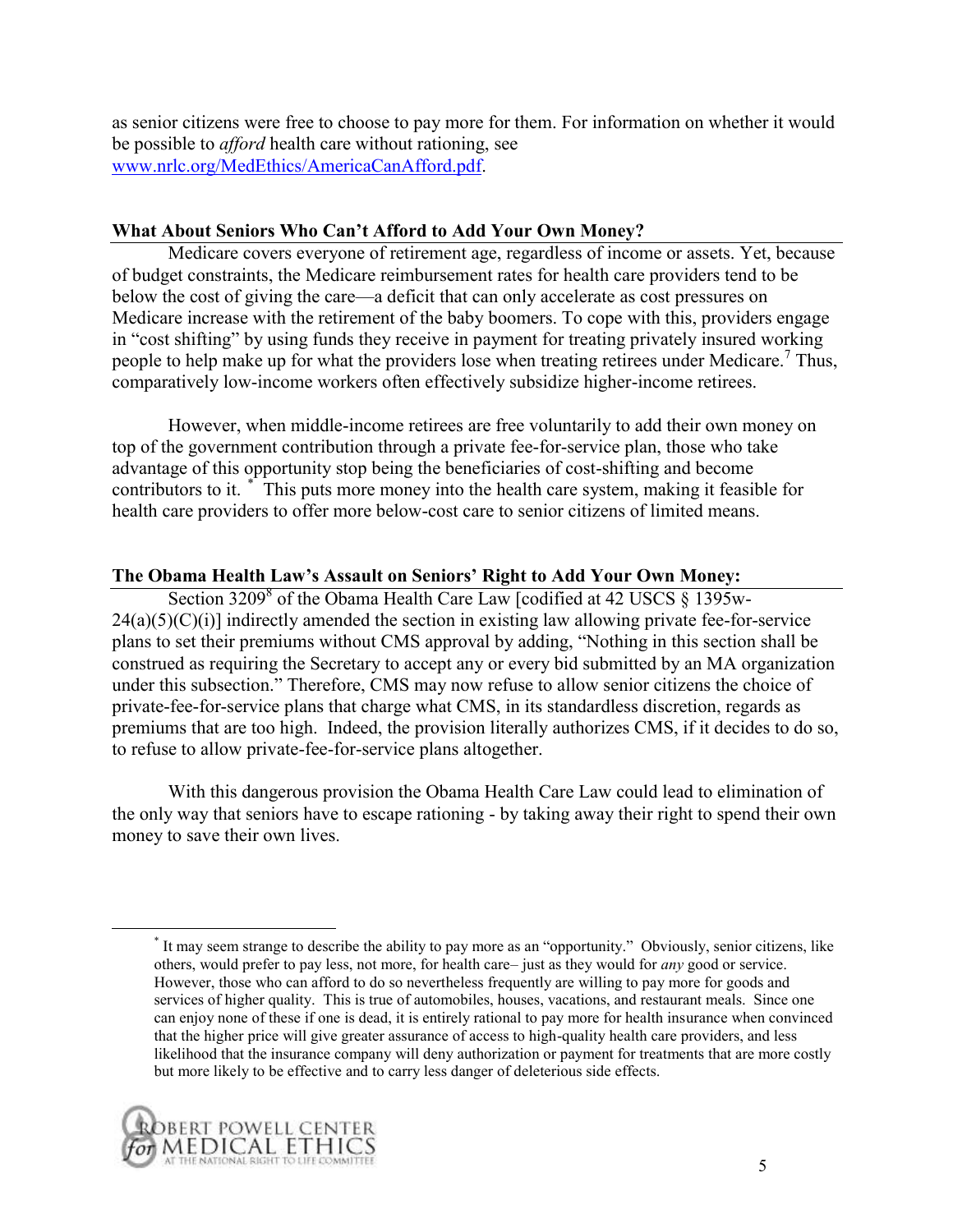#### **Reading the Obama Health Care Law: What Is the Exact Language That Allows the Federal Government to Limit What Senior Citizens Can Choose to Spend for Health Insurance?**

**[Warning:** To ordinary human beings trying to make sense out of the Obama Health Care Law's language: it is written in extremely convoluted legalese. To figure out what is hidden in this law requires intense concentration – try not to let your head spin while you attempt to follow the explanation below (especially in the endnotes); unfortunately, it is the opposite of "plain" language"!]

 1. Under a provision in effect both before and after adoption of the Obama Health Care Law, the Secretary of Health and Human Services has authority to "negotiate" the premiums to be charged by private Medicare plans ("Medicare Advantage" health insurance plans) – meaning that the Centers for Medicare and Medicaid Services (CMS) can keep senior citizens from being able to choose a Medicare Advantage plan unless that plan agrees to charge a premium acceptable to CMS [42 U.S.C.  $\S 1395w-24$  (a)(6)(B)<sup>9</sup>]. Importantly, however, this authority *did not apply to private fee-for-service plans* [42 U.S.C. § 1395w-24 (a)(6)(B)<sup>10</sup>] – meaning that CMS had no power to impose a premium price control on private fee-for-service plans, which senior citizens could be kept from choosing only if the plans failed to meet other applicable standards.

**Thus, under the law before Obamacare, senior citizens** *could* **choose, if they wished, to add extra money of their own on top of the government payment in order to get health insurance less likely to ration, and Washington bureaucrats could not limit their right to do this.**

 2. However, Section 3209 of the Obama Health Care Law, [codified at 42 USCS § 1395w-24(a)(5)(C)(i)<sup>11</sup>], indirectly amends the section allowing private fee-for-service plans to set their premiums without approval by CMS by adding, "Nothing in this section shall be construed as requiring the Secretary to accept any or every bid submitted by an MA organization under this subsection."

This means that the pre-existing law that effectively forbade the Secretary to exclude a private fee-for-service plan on the basis that CMS considers its premiums to be too high has been trumped by the new ability of the Secretary to reject "any or every" premium bid submitted by a private fee-for-service plan.

**Thus, under Obamacare, Washington bureaucrats are given the authority to limit – or even eliminate – senior citizens' ability, if they choose, to spend their own money on health insurance less likely to ration.** 

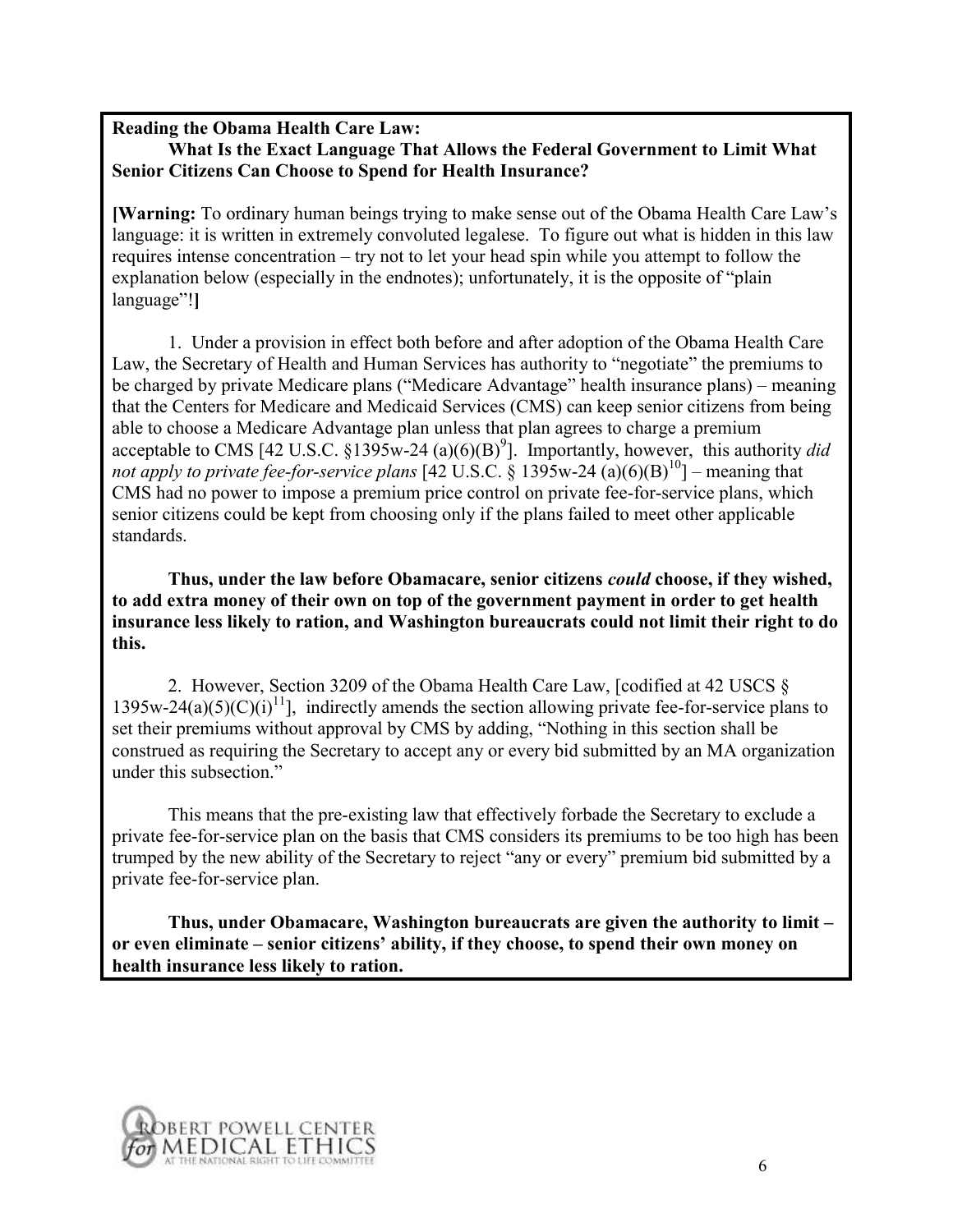# **3. HOW INSURANCE EXCHANGES WILL LIMIT YOUR RIGHT TO USE YOUR OWN MONEY TO SAVE YOUR FAMILY MEMBERS' LIVES**

#### **The Role of State-Based Health Insurance Exchanges**

Under the Obama Health Care Law, beginning in 2014 there are to be state-based health insurance "exchanges." These are designed as marketplaces through which, initially, individuals and employees of small businesses and, later, employees of large employers as well, will on an annual basis choose their health insurance plan for the next year. Originally, state-based "exchanges" were designed to allow comparison shopping among all insurance plans that provided the basic benefits. Instead, however, consumers will be denied the choice of plans offered by insurers who allow their customers to spend what state bureaucrats deem an "excessive or unjustified" amount for their health insurance.

#### **Exclusion of Health Insurers Who Allow Their Clients to Choose "Excessive" Insurance**\*

Section 1003 of the law,  $^{12}$  codified at 42 USC  $\frac{8}{9}$  300gg-94, together with Section 1311(e)(2),<sup>13</sup> codified at 42 USC § 18031(e)(2), has the effect of instructing and authorizing state bureaucrats to limit the value of the insurance policies that Americans using the exchanges may purchase. Under it, state insurance commissioners are to recommend to their state exchanges the exclusion of "particular health insurance issuers ... based on a pattern or practice of excessive or unjustified premium increases.‖<sup>14</sup> Not only will the exchanges exclude *policies* from competing in an exchange when government authorities do not agree with their premiums,<sup>+</sup> but the exchanges will even exclude *insurers* whose plans **outside** the exchange offer consumers the ability to reduce the danger of treatment denial by paying what those government authorities consider an "excessive or unjustified" amount. This will create a "chilling effect," deterring insurers who hope to be able to compete within the exchanges from offering adequately funded plans even outside of them, with the result that even outside the exchanges consumers will find it difficult to obtain health insurance that offers adequate and unrationed health care.

#### **Limits on What You Are Permitted to Pay Restrict What You Are Allowed to Buy**

When the government limits what can be charged for health insurance, it restricts what people are allowed to pay for medical treatment. While everyone would prefer to pay less – or nothing – for health care (as for anything else), government price controls in fact prevent access to lifesaving medical treatment that costs more to supply than the price set by the government.

<sup>&</sup>lt;sup>+</sup> Ironically, Section 1311(e)(1)(B)(ii), 124 Stat. at 178, (codified at 42 U.S.C. § 18031(e)(1)(B)(ii)), retains a provision barring an exchange from excluding health plans "through the imposition of premium price controls.‖ Following standard norms of statutory construction, the two provisions would presumably be construed together to prevent state officials from imposing specific, explicit premium price controls on plans offered in an exchange while nevertheless allowing these officials to exclude insurers they deem to have a pattern or practice of what they consider "excessive or unjustified" premium increases.

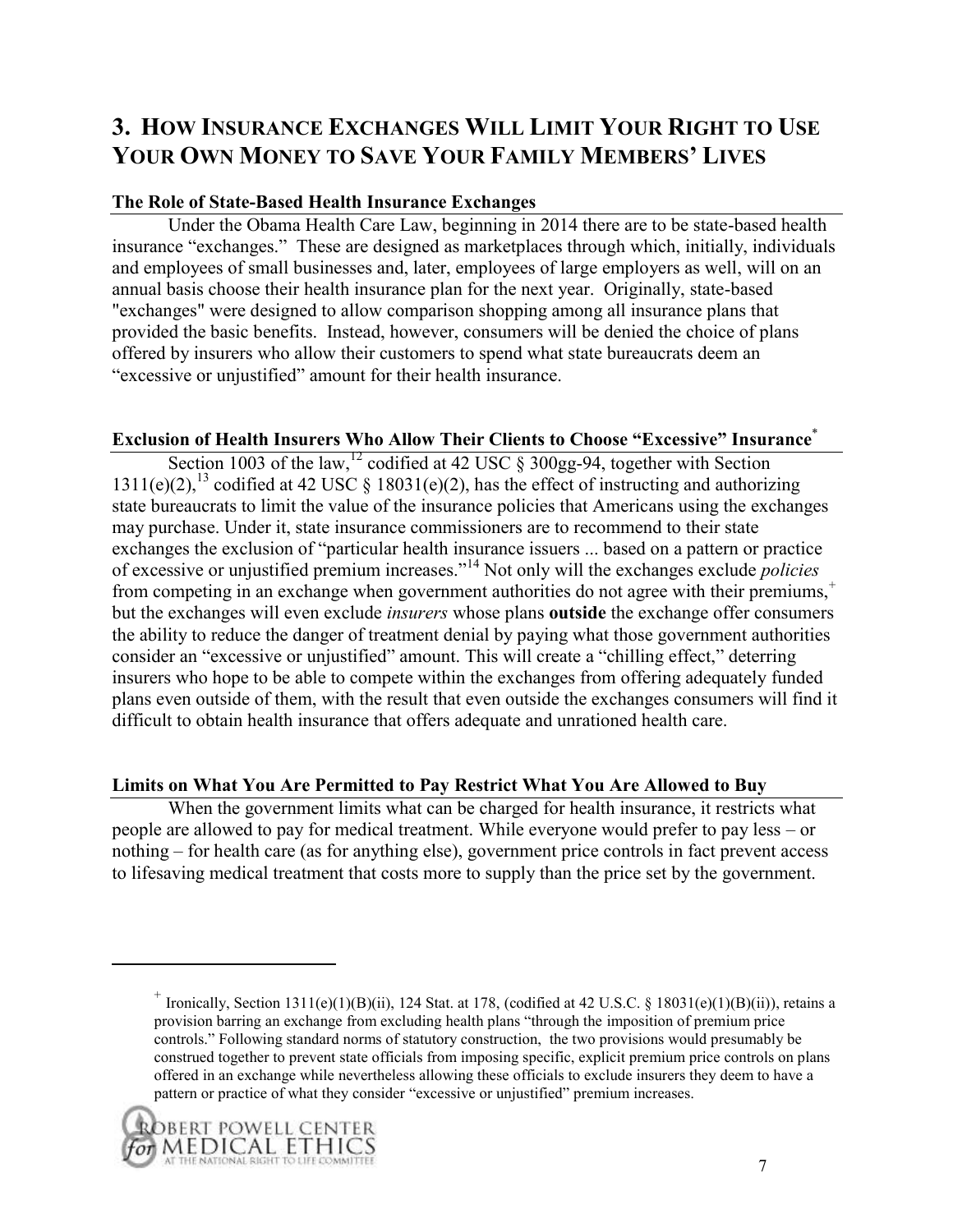# **4. "SHARED DECISIONMAKING": HOW THE OBAMA HEALTH CARE LAW TRIES TO PERSUADE PATIENTS THEY'RE BETTER OFF WITHOUT TREATMENT**

#### **Patient "Decision Aids" and "Shared Decisionmaking Resource Centers"**

The Obama Health Care Law includes a program called "Shared Decisionmaking"<sup>15</sup> which provides funding to nongovernmental organizations to develop "patient decision aids" that are supposed to help "patients, caregivers or authorized representatives . . . to decide with their health care provider what treatments are best for them based on their treatment options, scientific evidence, circumstances, beliefs, and preferences.<sup>716</sup> These organizations will also receive funding to establish "Shared Decisionmaking Resource Centers . . . to provide technical assistance to providers and to develop and disseminate best practices  $\dots$  .<sup>17</sup>

#### **A Bias Against Treatment**

In the creation of these materials and the "assistance" given health care providers, what point of view will the nongovernmental organizations awarded grants and contracts espouse?

An Oklahoma bill whose text closely resembled this part of the federal law gives a clue.<sup>18</sup> That bill, which failed to pass the state legislature, actually named specific national groups which were to be consulted in the creation of the protocols and patient decision aids: the Foundation for Informed Medical Decision Making, the Center for Information Therapy, and Healthwise.<sup>#</sup>

If you go to the website of the Foundation for Informed Medical Decision Making (www.informedmedicaldecisions.org), you immediately come across a little box titled "Did You" Know?" And in that box flash statements like these: "About 25% of Medicare dollars are spent on people in their last 60 days of life." "Whether or not they receive active treatment, most men diagnosed with early stage prostate cancer will die of something else." "Back patients in Idaho Falls, Idaho are 20 times more likely to have lumbar fusion surgery than those in Bangor, Maine, with no clear difference in . . . quality of life." "For at least 70% of people who have heart bypass surgery, the survival rate is no better than if they had chosen to take medication alone." "More care does not equal better outcomes." "In many people with stable heart disease, medications are just as good as stents or bypass surgery."

In 2009, the Vermont State Legislature passed Act 49 to fund a "shared decisionmaking" pilot program. 2009 VT. ACTS & RESOLVES 49. (Significantly, its subtitle was "an act relating to containing health care costs.") When the program was implemented, InformedMedicalDecisions.org was listed among the sources of patient decision aids to be used. [\(www.leg.state.vt.us/reports/2010ExternalReports/252637.pdf\)](http://www.leg.state.vt.us/reports/2010ExternalReports/252637.pdf).



<sup>#</sup> Like the federal law, shared decisionmaking legislation enacted in Washington State did not specifically mention the groups who would be contracted to formulate the decision aids. WASH, REV. CODE  $\delta$ 41.05.033 (2010). When the law was implemented, the local Group Health Center for Health Studies consulted the Foundation for Informed Decisionmaking : http://www.informedmedicaldecisions.org/forumsummaries/D.ArterburnForumSummary2010-2.pdf .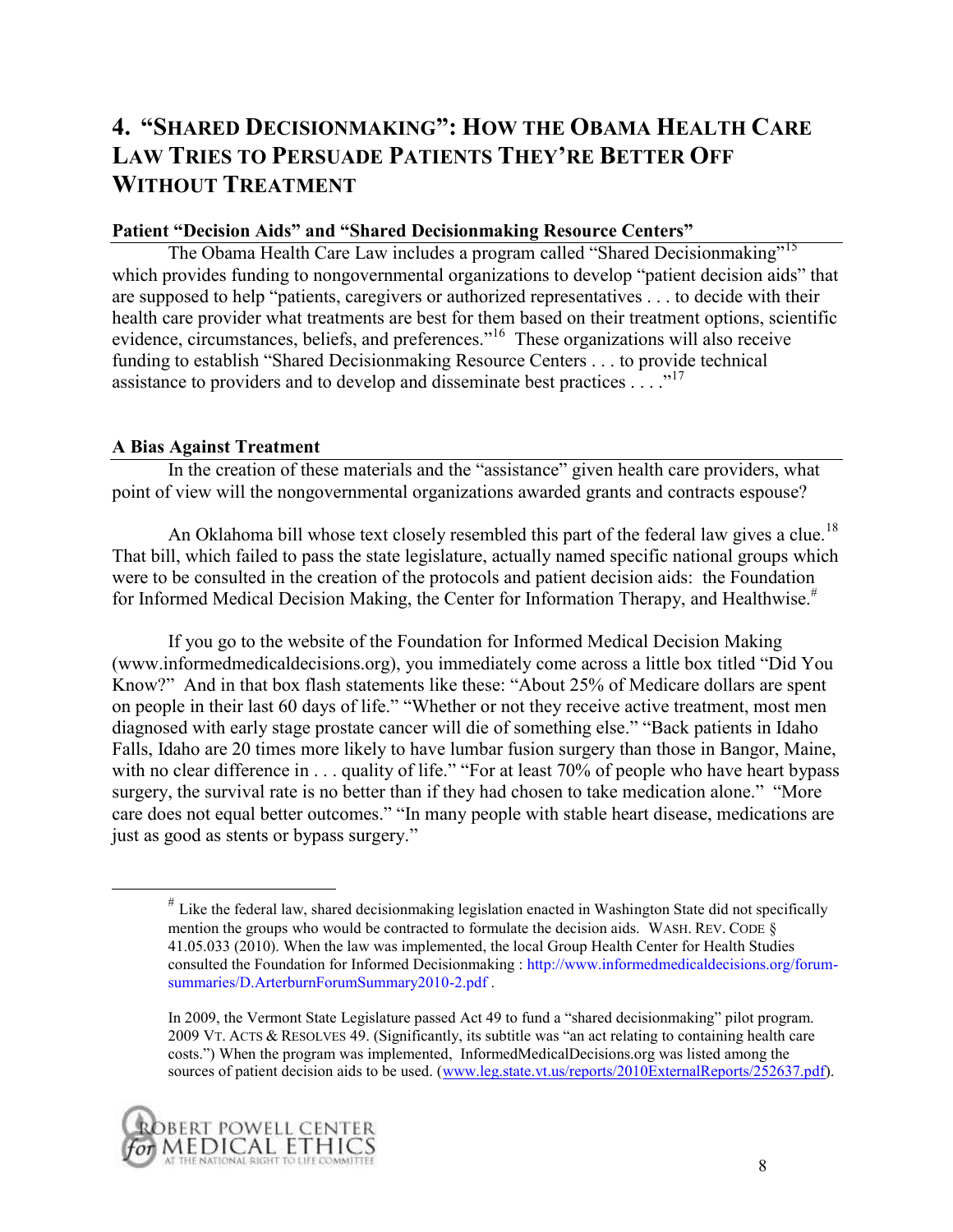Notice a pattern? Clearly, this is a group that wants to *discourage* patients from choosing treatment that may be extensive or costly.

The Center for Information Therapy's website is now password protected but when it was publicly accessible it included the statement: "Toward the end of life, too many people receive ineffective, expensive medical treatments." What about "Healthwise"? Its website (www.healthwise.org/a\_solutions.aspx) proclaims that health plan and benefit providers can "avoid unnecessary care with Healthwise consumer health information."

There are significant indications that under the guise of giving accurate and unbiased information to guide patients' informed consent, these groups will develop materials designed to push and persuade us to agree to forego intensive medical treatment.

#### **Discouraging Veterans From Seeking Treatment: "Your Life, Your Choices"**

A precedent on the federal level is a Veterans Affairs patient decision-making aid, a 53 page production entitled "Your Life, Your Choices."<sup>19</sup>

Under the heading, "What are the key things to think about?" on page 29, this document asks, "If you had severe dementia and then became ill with a reversible illness, such as pneumonia, would you want treatment even though the treatment would not help your memory problems? What if treatment included going to the hospital?"

On page 12, it certainly seems to discourage assisted feeding for someone with Alzheimer's disease. Using a fictional case, here's what it says: "Lily Chen, an elderly widow, was diagnosed 4 years ago with Alzheimer's Disease . . .. Now she doesn't remember where she is and she can no longer recognize her daughter . . . . Her daughter . . . has to decide whether to have a long-term feeding tube surgically placed into her mother's stomach. The surgery is quick and won't cause much pain, but the real issue is guessing how Mrs. Chen would value her current life. If they place the feeding tube, Mrs. Chen could live for many more years in the same or worse condition. If they don't she will die in about 2 weeks or less, and probably won't feel hungry or thirsty."\*

The article went on to claim, "Patients with health care proxies [that is, surrogate decision-makers] who have an understanding of the prognosis and clinical course are likely to receive less aggressive care near the end of life." In those cases, many of the patients did not die from the underlying dementia, but from starvation that a feeding tube could have avoided or an infection that antibiotic could have treated. The phrase (continued-)



<sup>&</sup>lt;sup>\*</sup> This attitude is on full display in a recent *New England Journal of Medicine* article entitled "The Clinical" Course of Advanced Dementia.‖ The article [Susan L. Mitchell, M.D., et al., "The Clinical Course of Advanced Dementia," *New England Journal of Medicine* 361 (2009): 1529-1538, [www.nejm.org/doi/full/10.1056/NEJMoa0902234\]](http://www.nejm.org/doi/full/10.1056/NEJMoa0902234) lamented that, "Distressing symptoms and burdensome interventions are . . . common among such patients." It stated that in the last three months of life 49.7% of those in the study underwent at least one instance of what the authors chose to classify as "burdensome intervention." These included hospitalization, visits to the Emergency Room, an injection or infusion, or tube feeding. The authors regretted that patients with advanced dementia received treatment for pneumonia, fever, and eating problems -- complications frequently experienced by such patients, which are generally addressed by measures that are quite low-tech and hardly "extraordinary."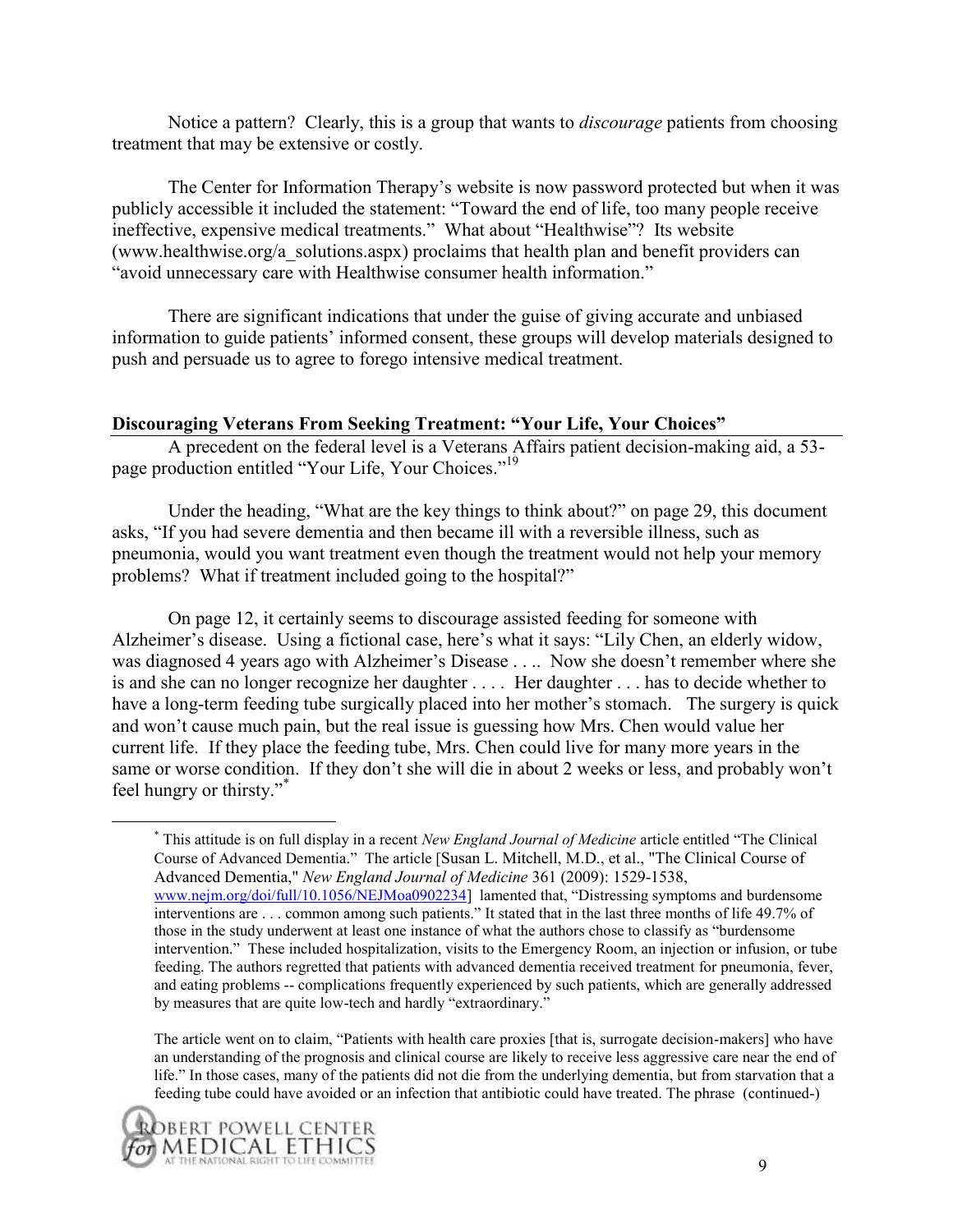The booklet has worksheets to fill out for "Current Health," "Permanent Coma," "Severe Dementia," "Severe Stroke" and "A future situation of concern when I might not be able to express my wishes." For each of these there is a section on "quality of life." Only for current health is there a choice to affirm that life is worth living without reservation. For all of the others, the choices are "Life like this would be difficult, but acceptable," "Life like this would be worth living, but just barely," and "Life like this would not" – the "not" is underlined – "be worth living." In each circumstance except current health a negative picture is given. For example, "Terminal Illness" is described as a state in which you "have a lot of discomfort that requires medication[,] are in bed most of the time due to weakness[, and] need help with getting dressed, bathing, and bowel and bladder functions."

Of course, what people experience when terminally ill varies widely depending on the particular illness and many other factors, but this booklet seemed designed to lead people to believe that life with terminal illness will be almost unremittingly bleak.<sup> $+$ +</sup>

In the words of Paul Malley, President of the national non-profit organization Aging with Dignity, "Your Life, Your Choices' encourages our nation's service men and women to look at illness and disability as things that render life not worth living."<sup>20</sup>

#### **The Payoff–Less Money for Health Care**

The motivation for nudging patients to reject life-saving medical treatment is clear. Holly Prigerson of Boston's Dana Farber Cancer Institute has been quoted as saying, "We refer to the end-of-life discussion as the multimillion-dollar conversation because it is associated with shifting costs away from expensive . . . care like being on a ventilator in an ICU, to less costly comfort care...."<sup>21</sup> Indeed, a medical journal article of which Priegerson was lead author concluded that the mean cost of care was 35.7% less for patients who reported having end-of-life discussions, compared with patients who did not.<sup>22</sup> A recent JAMA study reaches a similar conclusion that, "On the other hand, patients who reported having end-of-life discussions received less aggressive medical care and were more likely to receive hospice services for more than a week." $23$ 

This perspective in certainly in line with President Obama's call in Spring 2009 for "a very difficult democratic conversation" about treating "those toward the end of their lives [who] are accounting for potentially 80 percent of the total health care bill out here.<sup>224</sup>

(-continued) "burdensome interventions" is a conclusion based on a very subjective determination. It employs a value judgment that a person with dementia lacks dignity or an adequate quality of life.

<sup>&</sup>lt;sup>++</sup> The lead author was Dr. Robert Pearlman, the chief of Ethics Evaluation for the VA's National Center for Ethics in Healthcare. Given the excerpts, it should come as little surprise that Dr. Pearlman was one of a group who filed a brief before the Supreme Court in 1996 urging the Court to recognize "physician-assisted" suicide . . . as a fundamental right." Brief of *Amicus Curiae* Bioethicists Supporting Respondents, at 1 (Pearlman listed in Appendix A), Washington v. Glucksberg, 521 U.S. 702 (1997) & Vacco v. Quill, 521 U.S. 793 (1997).

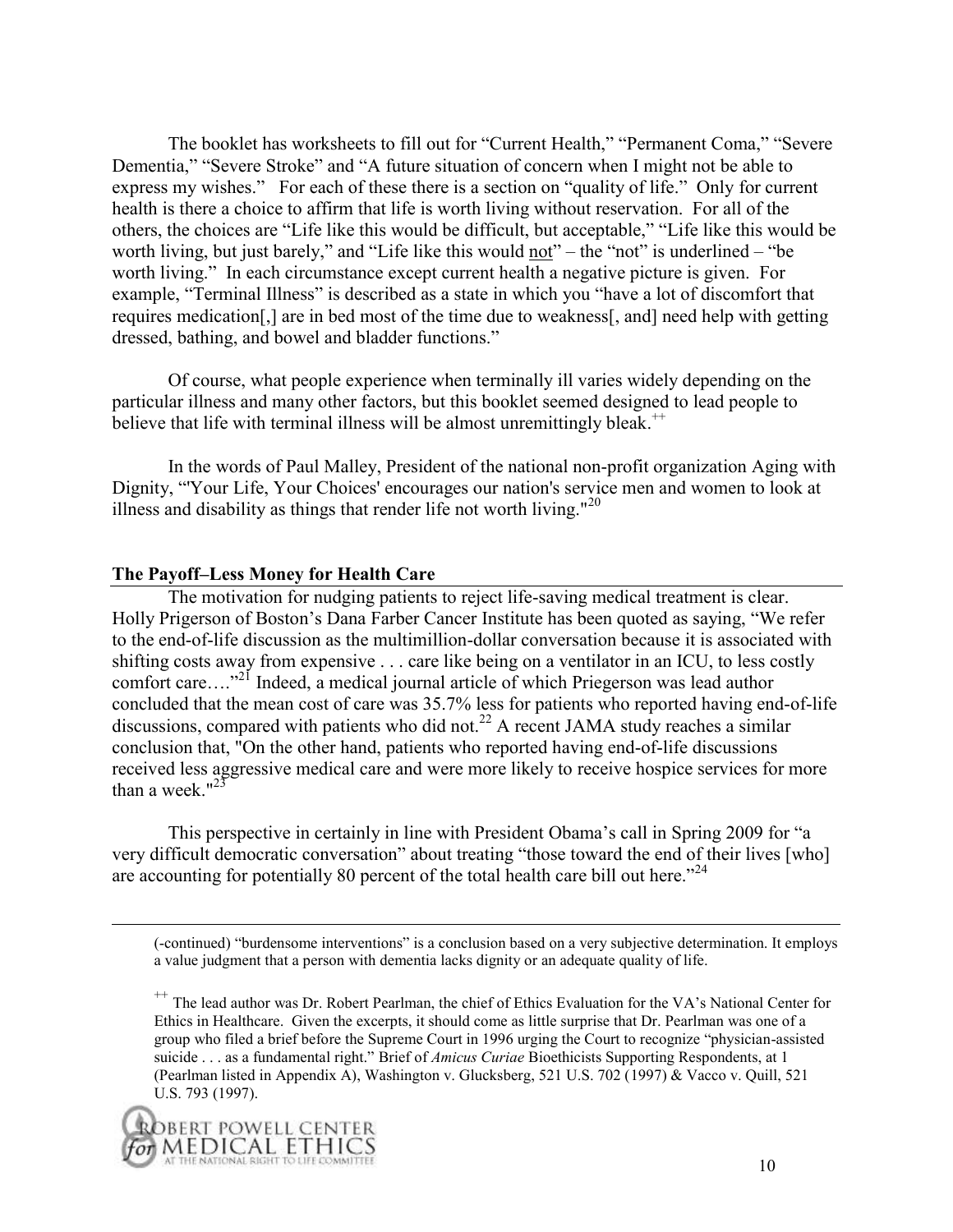### **CONCLUSION**

In short, not only will the Obama Health Care Law limit our ability to use our own money to save the lives of our family members, it will also fund propaganda to convince us this is all for the best.

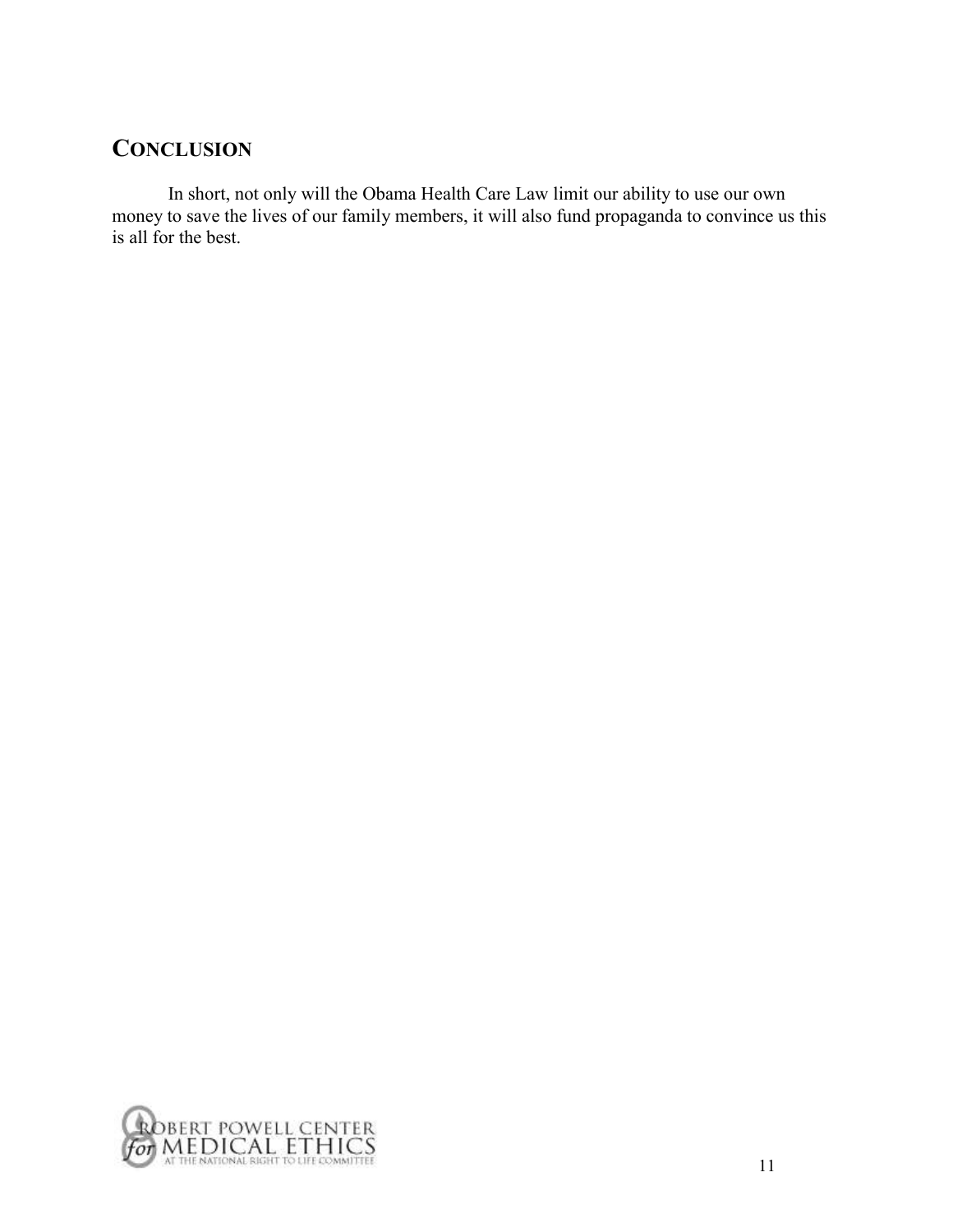# **ENDNOTES:**  $\overline{a}$

1. Understanding the legislative language that sets the required target below the rate of medical inflation requires following a very convoluted path:

#### 42 USCS § 1395kkk(o) states,

―Advisory recommendations for non-Federal health care programs. (1) In general. Not later than January 15, 2015, and at least once every two years thereafter, the Board shall submit to Congress and the President recommendations to slow the growth in national health expenditures (excluding expenditures under this title and in other Federal health care programs) … such as recommendations-- (A) that the Secretary or other Federal agencies can implement administratively;…(2) Coordination. In making recommendations under paragraph (1), the Board shall coordinate such recommendations with recommendations contained in proposals and advisory reports produced by the Board under subsection (c)."

The reference is to 42 USCS § 1395kkk(c)(2)(A)(i), which provides for Board reports with recommendations that "will result in a net reduction in total Medicare program spending in the implementation year that is at least equal to the applicable savings target established under paragraph (7)(B) for such implementation year."

That paragraph, 42 USCS  $\S$  1395kkk(c)(7)(B), defines the applicable savings target through 2017 as reducing projected spending by either a percentage *halfway between*  medical inflation and general inflation [42 USCS §1395kkk(c)(6)(C)(i)], or a specified percentage differing with each year (in 2015, .5%; in 2016, 1%; in 2017, 1.25%; in 2018 and in subsequent years,  $1.5\%$ ), whichever is less. In 2018 and later years, "the nominal gross domestic product per capita plus 1.0 percentage point" is substituted for the percentage halfway between medical and general inflation in this formula [42USCS  $§1395kkk(c)(6)(C)(ii)].$ 

What this means is that the Board's target for reduction in *private* (nongovernmental) health care spending must be "coordinated" with its target for reduction of Medicare spending; in turn, for 2015 through 2017 that target is a varying percentage below projected medical inflation, or halfway between projected general and medical inflation, whichever is less. For 2018 on, it is the difference between projected medical inflation and either projected GDP per capita plus 1%, or 1.5%, whichever is less. In all years (after 2015), the target is below projected medical inflation.

- 2. This provision is quoted at the beginning of endnote 1 above.
- 3. 42 USCS § 13951 (t)(17) ["Each subsection (d) hospital shall submit data on measures selected under this paragraph to the Secretary in a form and manner, and at a time, specified by the Secretary for purposes of this paragraph"....and "(A) Reduction in update for failure to report. (i) In general….a subsection (d) hospital …that does not submit, to the

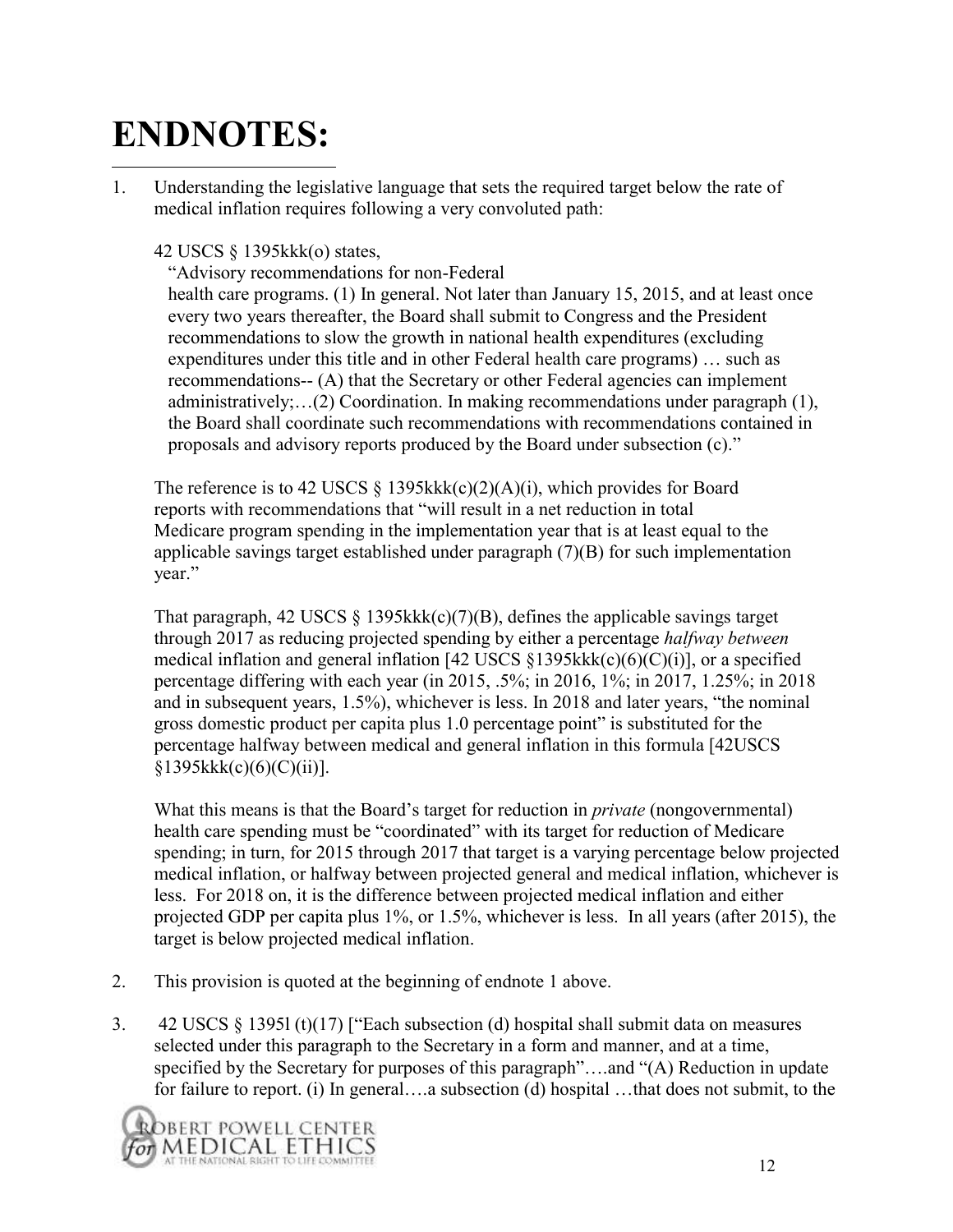Secretary in accordance with this paragraph, data required to be submitted on measures selected under this paragraph with respect to such a year, the …fee schedule increase factor...for such year shall be reduced by 2.0 percentage points."],  $1395l(i)(7)$  [similar language applicable to ambulatory surgical centers],  $1395cc(k)(3)$  [similar language applicable to certain cancer hospitals], 1395rr(h)(2)(A)(iii) [similar language applicable to end-stage renal disease programs], 1395ww(b)(3)(B)(viii) [similar language otherwise applicable to hospitals],  $(j)(7)(D)$  [similar language applicable to inpatient rehabilitation hospitals],  $(m)(5)(D)$  [similar language applicable to long-term care hospitals],  $(s)(4)(D)$ [similar language applicable to psychiatric hospitals], and 1395fff(b)(3)(B)(v) [similar language applicable to skilled nursing facilities], 1395(i)(5)(D) [similar language applicable to hospice care], and  $(o)(2)$  [applicable to the way in which value-based incentives are paid].

- 4. 42 USCS  $\S$  18031(h)(1) provides, "Beginning on January 1, 2015, a qualified health plan may contract with…(B) a health care provider only if such provider implements such mechanisms to improve health care quality as the Secretary may by regulation require."
- 5. Congressional Budget Office, "The Budget and Economic Outlook: an Update," August 2010, at www.cbo.gov/ftpdocs/117xx/doc11705/08-18-Update.pdf. (October 26, 2010).
- 6. For more information on the private fee-for-service alternative and its history, see [www.nrlc.org/MedEthics/RationinginMedicare.html.](http://www.nrlc.org/MedEthics/RationinginMedicare.html)
- 7. Dobson, Allen, Joan DaVanzo, and Namrata Sen, "The Cost-Shift Payment 'Hydraulic': Foundation, History, And Implications," Health Affairs 25, no. 1 (2006): 22-33.
- 8. Patient Protection and Affordable Care Act, § 3209, Pub. L. No. 111-148, 124 Stat. 119, 460 (2010).
- 9. 42 U.S.C. § 1395w-24 (a)(6)(B) reads, in relevant part (emphasis supplied):

(B) Acceptance and negotiation of bid amounts.

(i) Authority. *Subject to clauses* (iii) and *(iv)*, the Secretary has the authority to negotiate regarding monthly bid amounts submitted under subparagraph (A) . . . . [I]n exercising such authority the Secretary shall have authority similar to the authority of the Director of the Office of Personnel Management with respect to health benefits plans under chapter 89 of title 5, United States Code [5 USCS §§ 8901 et seq.].

(ii) Application of FEHBP standard. *Subject to clause (iv*), the Secretary may only accept such a bid amount or proportion if the Secretary determines that such amount and proportions are supported by the actuarial bases provided under subparagraph (A) and reasonably and equitably reflects the revenue requirements (as used for purposes of section 1302(8) of the Public Health Service Act [42 USCS § 300e-1(8)][relating to the standards for setting different

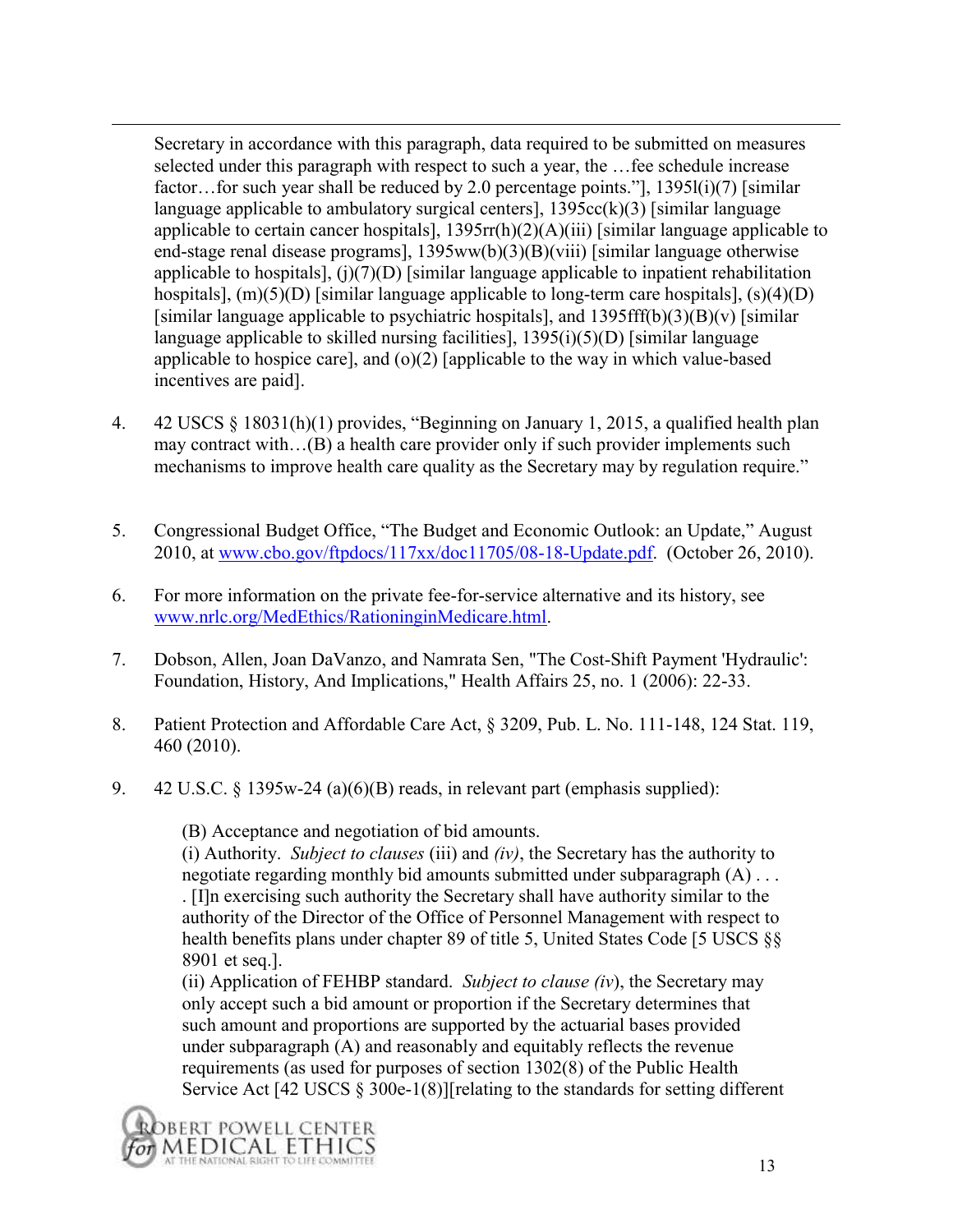rates for individuals and families and for individuals, small groups, and large groups]) of benefits provided under that plan.

(Clause iv is quoted in the next endnote.)

10. 42 U.S.C. § 1395w-24 (a)(6)(B) provides:

 $\overline{a}$ 

(iv) Exception. In the case of a [private fee-for-service ] plan described in section 1851(a)(2)(C) [42 USCS  $\S$  1395w-21(a)(2)(C)], the provisions of clauses (i) and (ii) [quoted in the previous endnote] shall not apply and the provisions of paragraph (5)(B), prohibiting the review, approval, or disapproval of amounts described in such paragraph, shall apply to the negotiation and rejection of the monthly bid amounts and the proportions referred to in subparagraph (A).

The "provisions of paragraph  $(5)(B)$ " incorporated by reference are: (B) Exception. The Secretary shall not review, approve, or disapprove the amounts submitted under paragraph (3) or, in the case of an MA private fee-for service plan, subparagraphs  $(A)(ii)$  and  $(B)$  of paragraph  $(4)$ .

Paragraph (4), subparagraph (A)(ii) reads:

"the amount of the Medicare  $+$  Choice [now called Medicare Advantage] monthly basic beneficiary premium";

Paragraph (4), subparagraph (B) reads: "Supplemental benefits. For benefits described in section  $1852(a)(3)$  [42 USCS  $\S$  1395w- $22(a)(3)$ ], the amount of the Medicare + Choice monthly supplemental beneficiary premium (as defined in subsection  $(b)(2)(B)$ )."

- 11. The new subparagraph (C) is added to 42 U.S.C. § 1395w-24 (a)(5). Since the language of subparagraph  $(a)(6)(B)$  that prevents the Secretary from "negotiating" private fee-forservice plan premiums is based on incorporating by reference subparagraph (a)(5)(B), as explained in the previous endnote, and because clause (i) of  $(a)(5)$ 's new subparagraph (C) would prevent subparagraph (B) from being construed to limit the Secretary's authority to reject bids, it effectively makes meaningless the premium negotiation prohibition of subparagraph  $(a)(6)(B)$ .
- 12. Patient Protection and Affordable Care Act, § 1003, Pub. L. No. 111-148, 124 Stat. 119, 139-40 (2010).
- 13. *Id.*, § 1311(e)(2), 124 Stat. at 178. It provides:

The Exchange shall require health plans seeking certification as qualified health plans to submit a justification for any premium increase prior to implementation of the increase. Such plans shall prominently post such information on their websites. The Exchange may take this information, and the information and the recommendations provided to the Exchange by the State under section 2794(b)(1)